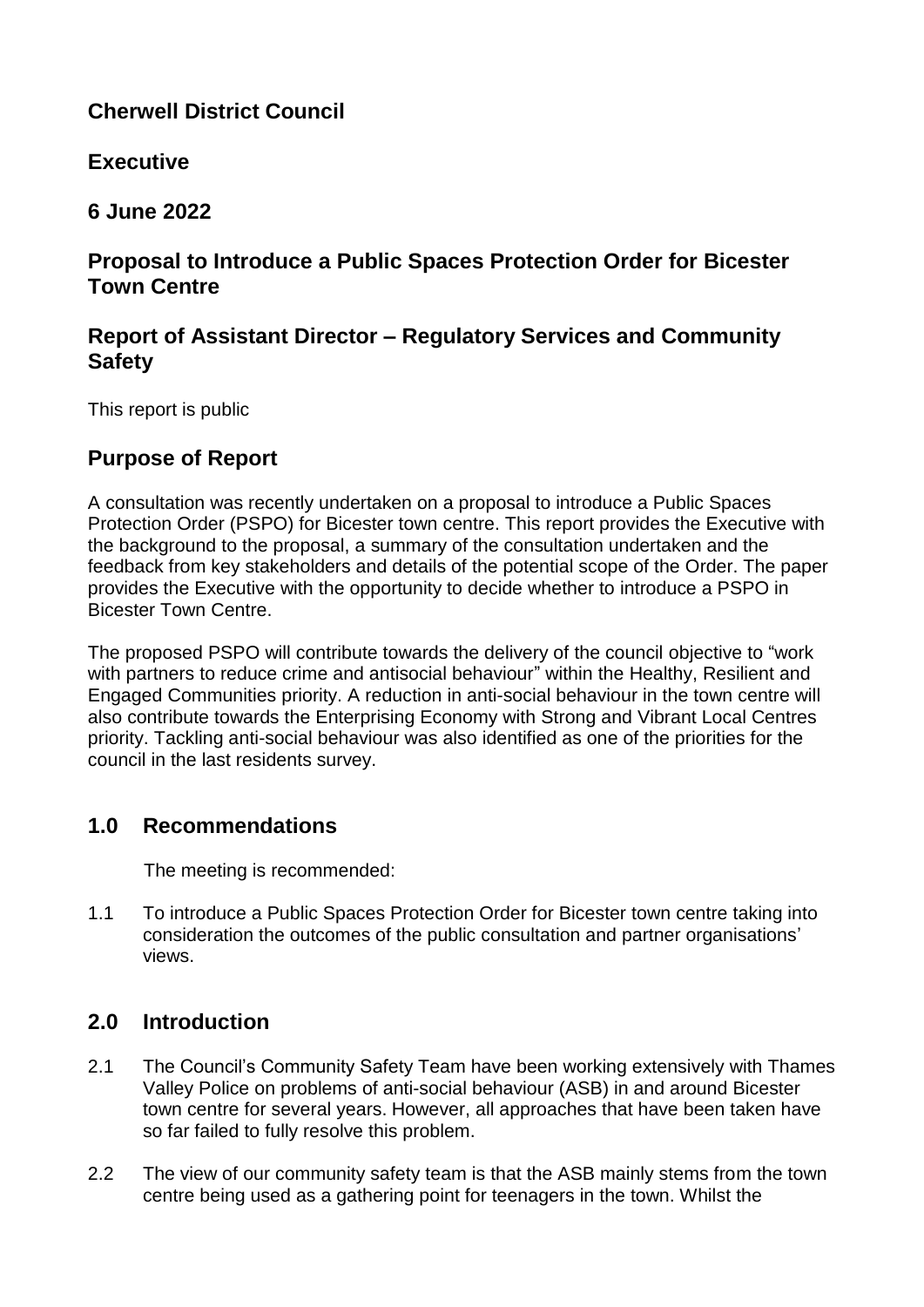individuals involved has changed over time, the general problem has persisted of groups of teenagers gathering and behaving in a manner that is detrimental to the businesses in the town and the feelings of safety of visitors to the town centre.

2.3 In discussion with Thames Valley Police, officers agreed to develop proposals for a PSPO for the areas mainly impacted by this anti-social behaviour. A map showing the exact geographic coverage of the proposed PSPO is included in appendix 1. A list of the roads to be included in the PSPO area is included in appendix 2.

## **3.0 Background**

- 3.1 PSPOs are intended to provide a means of preventing individuals or groups committing anti-social behaviour in a public space where the behaviour is having, or is likely to have, a detrimental effect on the quality of life of those in the locality, is persistent or continuing in nature, and is unreasonable. The PSPO imposes conditions on the use of the area which apply to everyone.
- 3.2 A PSPO restricts what people can do in an area and how they behave. As such it is important to ensure that any such restrictions are focussed on problem behaviours, are proportionate to the detrimental impact that the behaviour is having or could cause and are considered necessary to prevent it continuing, occurring or reoccurring. The restrictions and requirements included in a PSPO may be comprehensive or targeted on specific behaviours by particular groups and/or at specified times.
- 3.3 A PSPO can be in force for any period up to a maximum of three years and can be extended for a further period of up to 3 years at any time before expiry. Before introducing a PSPO the council is required to conduct consultation with relevant parties on the scope of the PSPO.

## **Anti-Social Behaviour in Bicester Town Centre**

- 3.4 Footfall and use of town centres has been significantly impacted by Covid-19 restrictions. The impact of those restrictions needs to be considered when looking at data relating to ASB.
- 3.5 The table below shows Police recorded offences for ASB, alcohol related public order/ drunk and disorderly and offences against the person in and around the town centre in Bicester prior to the lockdown restrictions introduced in March 2020 (including Sheep Street, Pioneer Square, Market Square, Manorsfield Road, Launton Road (Garth Park), Crown Walk, Victoria Road, Causeway, North Street, Deans Court, and St Edburg's Church/Cemetery) –

| Month            | No. of Offences |  |
|------------------|-----------------|--|
|                  | Recorded        |  |
| March 2019       | 20              |  |
| April 2019       | 24              |  |
| May 2019         | 12              |  |
| <b>June 2019</b> | 35              |  |
| <b>July 2019</b> | 17              |  |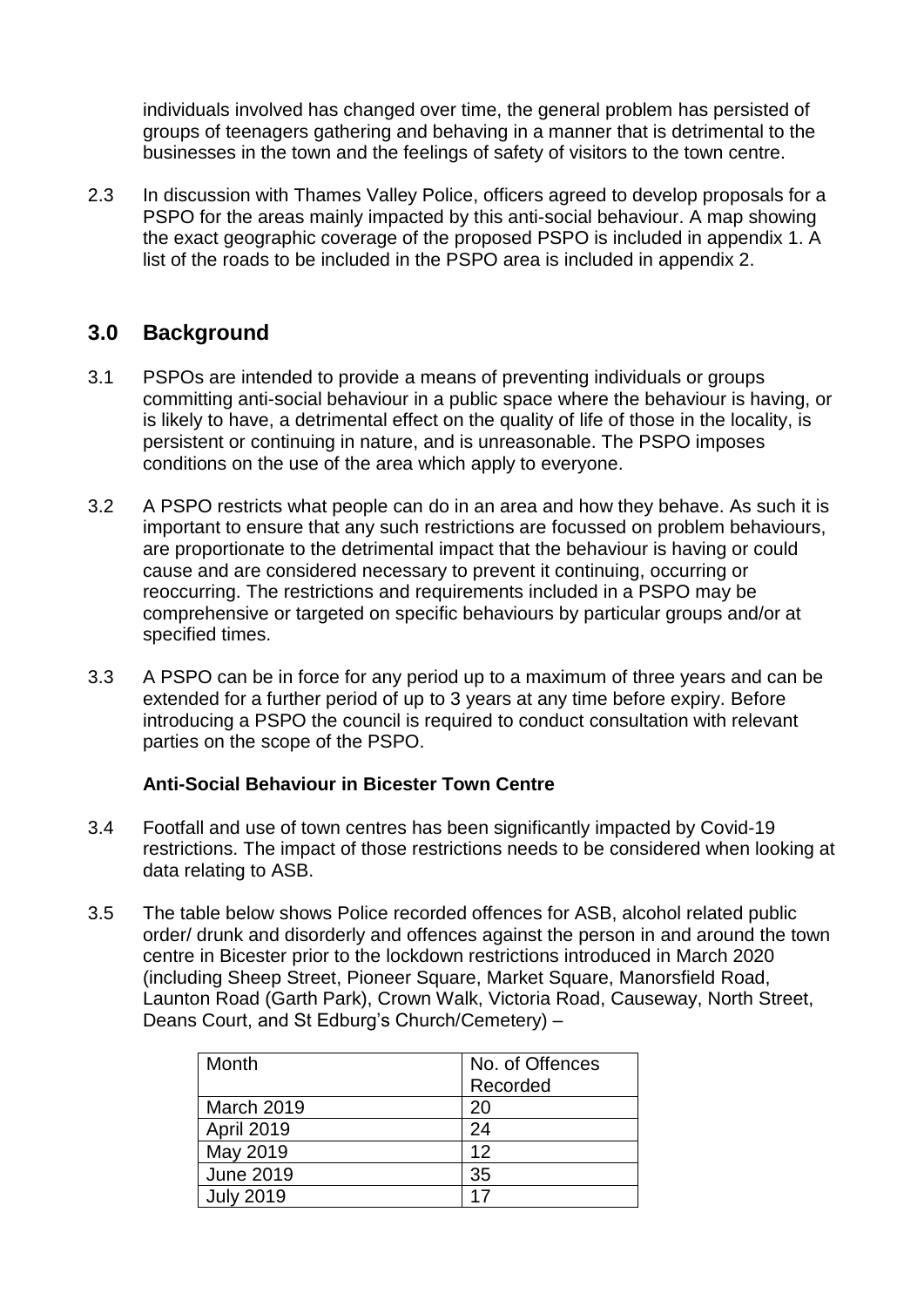| August 2019    | 25 |
|----------------|----|
| September 2019 | 27 |
| October 2019   | 17 |
| November 2019  | 15 |
| December 2019  | 20 |
| January 2020   | 17 |
| February 2020  | 18 |

3.6 Recorded incidents for ASB alone for May 2021 to March 2022 are shown in the table below.

| Month            |                           |
|------------------|---------------------------|
|                  | No. if incidents reported |
|                  | to TVP involving ASB      |
| May 2021         | 6                         |
| <b>June 2021</b> | 9                         |
| <b>July 2021</b> | 3                         |
| August 2021      | 11                        |
| September 2021   | 15                        |
| October 2021     | 19                        |
| November 2021    | 11                        |
| December 2021    | 6                         |
| January 2022     | 16                        |
| February 2022    | 34                        |
| March 2022       | 15                        |

- 3.7 Thames Valley Police were asked whether it is possible to compare this data against other similar towns to understand whether the data supports the belief that ASB in Bicester town centre is more of a problem than in other areas. However, Thames Valley Police commented that comparisons are affected by too many variables to draw any robust conclusions. The view of the Neighbourhood Team and the Council's Community Safety Team is that anti-social behaviour in Bicester Town Centre is a **prevalent** and **persistent** problem that places continued demands on the resources of both organisations to minimise the impact.
- 3.8 Over the last two years, in an attempt to tackle youth related ASB in the town centre Thames Valley Police and the Council's community safety team have undertaken a number of specific operations. This has included increasing our presence in the town centre and engaging the parents of young people seen to be engaged in ASB in the area. Those involved in ASB have been offered Acceptable Behaviour Contracts. These have had some effect on the behaviour of certain individuals but limited impact on the overall problem of ASB in the town centre.
- 3.9 During 2018 and 2019 the Council's Community Safety Team was also involved in dealing with problems caused by a group of adults who congregated on Sheep Street to drink. There were also reports of problematic begging linked to this group. This problem was eventually resolved after the Community Safety Team issued Community Protection Warnings to the individuals to warn them that formal legal action would follow if the behaviour did not cease. As a result, it is intended to include begging in the scope of any PSPO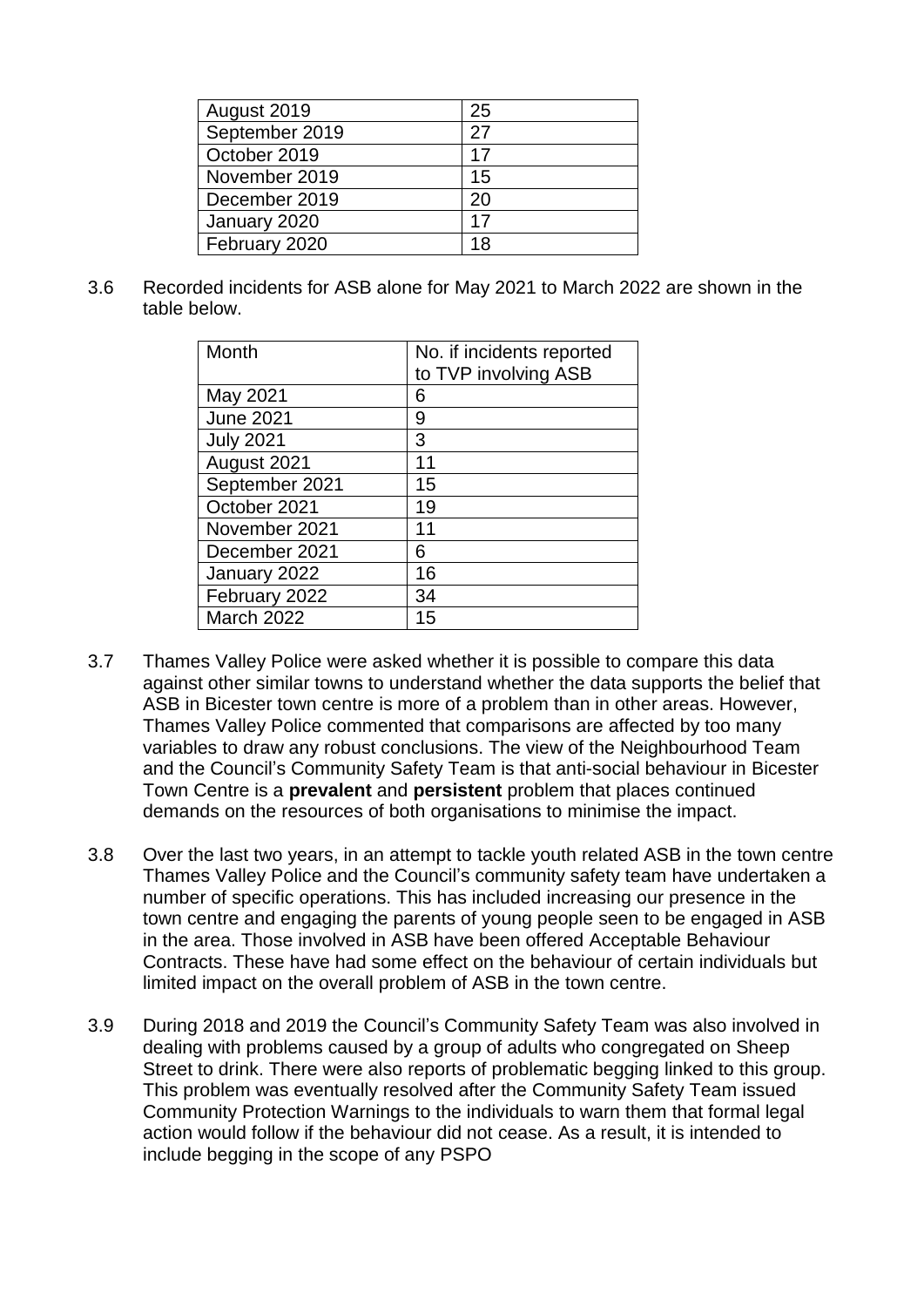#### **Benefits of Public Spaces Protection Order**

- 3.10 A significant proportion of the ASB reported or witnessed in the town centre relates to teenagers. Activity to address this has mainly relied on the Police working with the individual and their parents/ guardian to reduce the harmful behaviour. Acceptable Behaviour Contracts can only be issued on a voluntary basis and community protection notices cannot be issued to anyone under 16 years of age. Therefore, non-criminal options for tackling the problematic behaviour of young people are limited.
- 3.11 A PSPO would provide the council and the Police with further legal options to tackle the behaviour of individuals which is causing concern in Bicester town centre. In particular it would permit the service of **fixed penalty notices** for behaviours which would not meet the thresholds or legal requirements for other formal action. In addition, it would provide opportunity for us to promote the restrictions through warning signs providing a deterrence and raising public awareness of the actions that we are taking to improve the town centre.
- 3.12 If a PSPO is introduced the Community Safety Team would continue with the existing approach to engage and advise first, but it would provide an option for an immediate and non-criminal escalation should this be necessary.
- 3.13 The proposed PSPO would prohibit -

a) Loitering in the restricted area either as an individual or in a group in a way which causes, or is likely to cause, anti-social behaviour.

b) Begging or asking members of the public for money in the restricted area.

c) Consuming alcohol in the restricted area in a manner which causes nuisance or annoyance to other persons in the locality.

In addition, the proposed PSPO would require persons to cease to consume alcohol in the restricted area when directed to do so by an officer and to surrender alcohol to officers if requested.

The draft PSPO is included in appendix 3 of this report.

## **The Legal Framework for a PSPO**

- 3.14 Local authorities have the power to create PSPOs under the Anti-Social Behaviour, Crime and Policing Act 2014 ('the Act'). In deciding to make a PSPO, the Act requires that the local authority must have regard to the rights of freedom of expression and freedom of assembly set out in the Human Rights Act 1998.
- 3.15 The two issues which must be addressed for every proposed restriction in the PSPO are whether the statutory criteria are met and whether the restrictions proposed are proportionate having regard to the legitimate aim of preserving the quality of life for everyone who lives or works in, or who visits, the town centre.
- 3.16 A local authority can make a PSPO in respect of any public space within its administrative boundary. The definition of public space is wide and includes any place to which the public or any section of the public has access, on payment or otherwise, as of right or by virtue of express or implied permission.
- 3.17 Section 59 of the Act sets out the basis on which local authorities may make a PSPO. It provides as follows –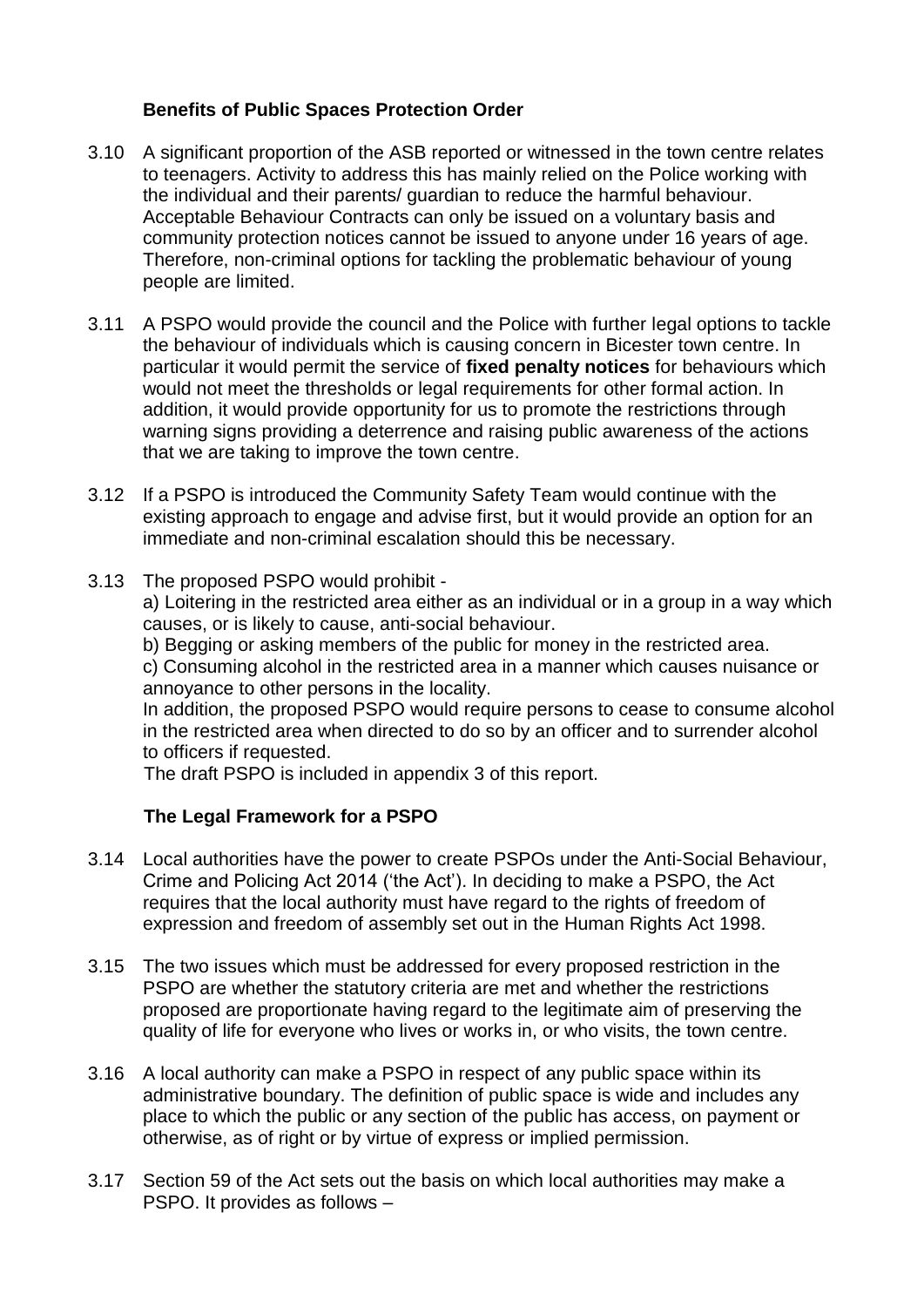- (1) A local authority may make a public spaces protection order if satisfied on reasonable grounds that two conditions are met.
- (2) The first condition is that: (a) activities carried on in a public place within the authority's area have had a detrimental effect on the quality of life of those in the locality, or (b) it is likely that activities will be carried on in a public place within that area and that they will have such an effect.
- (3) The second condition is that the effect, or likely effect, of the activities: (a) is, or is likely to be, of a persistent or continuing nature, (b) is, or is likely to be, such as to make the activities unreasonable, and (c) justifies the restrictions imposed by the notice.
- (4) A PSPO is an order that identifies the public place referred to in subsection (2) ("the restricted area") and
	- (a) prohibits specified things being done in the restricted area,
	- (b) requires specified things to be done by persons carrying on specified activities in that area, or
	- (c) does both of those things.
- (5) The only prohibitions or requirements that may be imposed are ones that are reasonable to impose in order:

(a) to prevent the detrimental effect referred to in subsection (2) from continuing, occurring or recurring, or

(b) to reduce that detrimental effect or to reduce the risk of its continuance, occurrence or recurrence.

- 3.18 In establishing a PSPO, appropriate signage must be displayed in accordance with the requirements of the Act and details of the PSPO must be published.
- 3.19 A breach of the PSPO can be dealt with through the issuing of a Fixed Penalty Notice of up to £100, a level 3 fine of up to £1000 on conviction, or £500 upon conviction for consuming alcohol in breach of the Order.
- 3.20 An equalities impact assessment has been prepared in support of the decision whether to implement a PSPO in Bicester and is included in appendix 4.

## **Consultation**

- 3.21 Before introducing, extending, varying or discharging a PSPO local authorities are obliged to consult with the local chief officer of police; the Police and Crime Commissioner; owners or occupiers of land within the affected area where reasonably practicable, and appropriate community representatives.
- 3.22 A **3-week public consultation** on the proposed PSPO for Bicester town centre was undertaken in March 2022. This consultation included an online survey promoted by a press release and on the council's social media platforms, face-to-face engagement with visitors to the town centre, visits to the main town centre businesses and direct communication with key stakeholders including all district and county councillors for Bicester.
- 3.23 An analysis of the responses to this consultation is included in appendix 5. There were 407 responses to this consultation. The main outcomes are shown in the table below.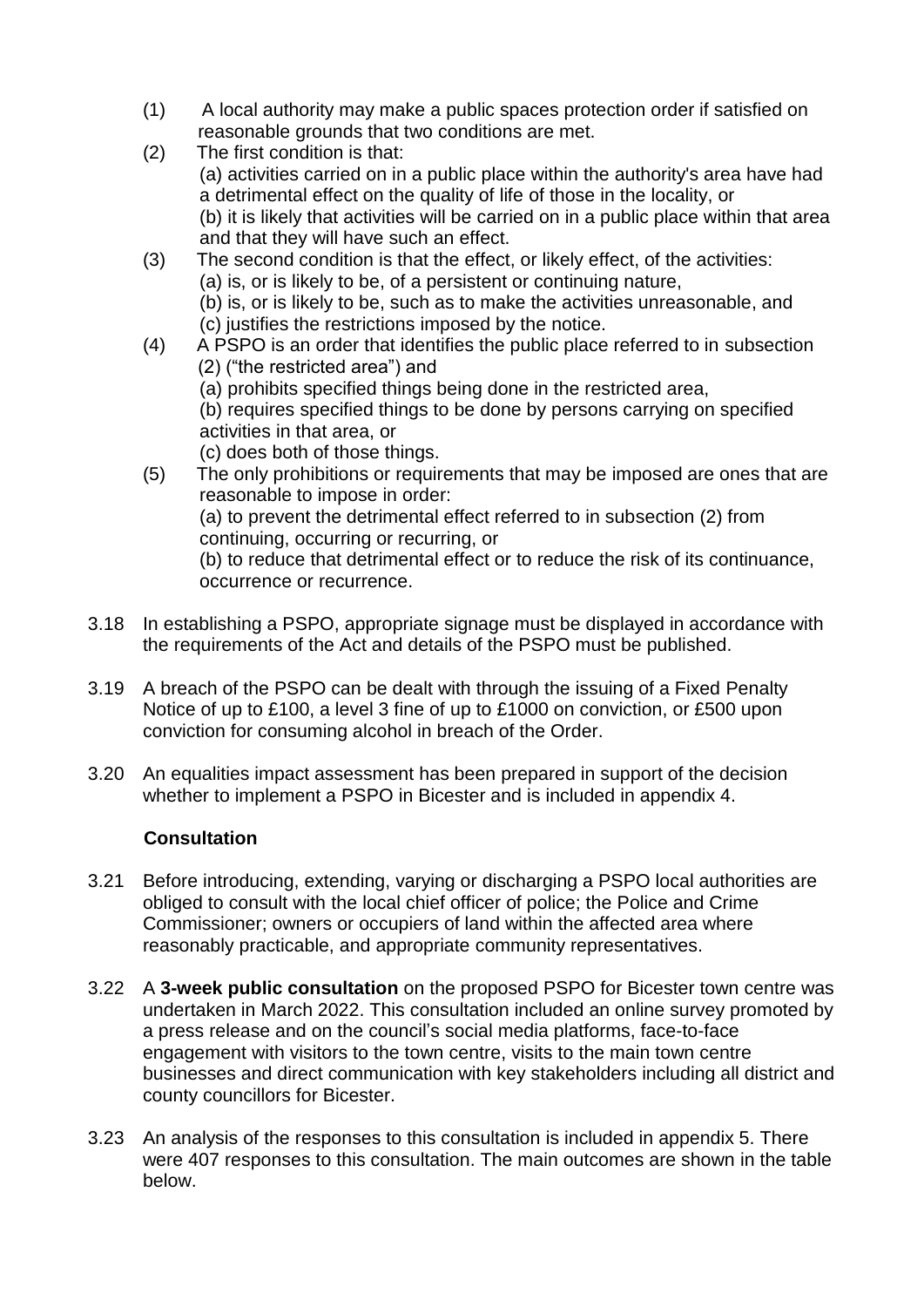| Question                                                                                                                                                         | Response-<br>'Yes' | Response – 'No' | Response-<br>'Don't know' |
|------------------------------------------------------------------------------------------------------------------------------------------------------------------|--------------------|-----------------|---------------------------|
| "Should Cherwell District<br>Council seek to prohibit anti-<br>social behaviour in Bicester<br>town centre through a Public<br><b>Spaces Protection Orders?"</b> | 375 (93%)          | 12 (3%)         | 16 (4%)                   |
| "Should Cherwell District<br>Council seek to prohibit<br>street drinking in Bicester<br>town centre through a Public<br><b>Spaces Protection Orders?"</b>        | 350 (86%)          | 24 (6%)         | 31(8%)                    |
| "Should Cherwell District<br>Council seek to prohibit<br>begging in Bicester town<br>centre through a Public<br><b>Spaces Protection Orders?"</b>                | 244 (60%)          | 80 (20%)        | 82 (20%)                  |

- 3.24 Thames Valley Police formally responded to the consultation in support of the proposed PSPO. Bicester Town Council also formally responded in support of the proposal but asked that the Order did not prohibit the drinking of alcohol in Garth Park. The draft Order prohibits continuing to consume alcohol in a public place when requested to stop by an authorised officer so this will not create a general prohibition on drinking alcohol in Garth Park.
- 3.25 During the consultation we were approached by a representative of the Bicester Bike Users Group to ask if the general prohibition on cycling on Sheep Street could be removed if a prohibition on dangerous cycling was included in the PSPO. This proposal has been raised with the County Council since they have responsibility for the cycling restriction on Sheep Street. A previous proposal to remove this restriction was rejected by the County Council Cabinet Member in 2016. It is suggested that Cherwell DC should proceed with the proposed PSPO for Bicester and could seek to amend the PSPO should the County Council agree to amend the traffic restriction order on Sheep Street to allow cycling.

## **Evaluation of the Order**

3.27 If the PSPO is introduced it will remain in force for **3 years**. During the third year it will be evaluated through reviewing the use of the powers introduced through the Order and by reference to the data relating to ASB in the area over the years preceding the introduction of the PSPO and during the time it is in force. The impacts of the PSPO on other areas outside the geographic scope of the Order will be monitored during this period to ensure that we identify if the Order has simply moved the problem to other areas. A further consultation will be required if it is intended to renew the Order.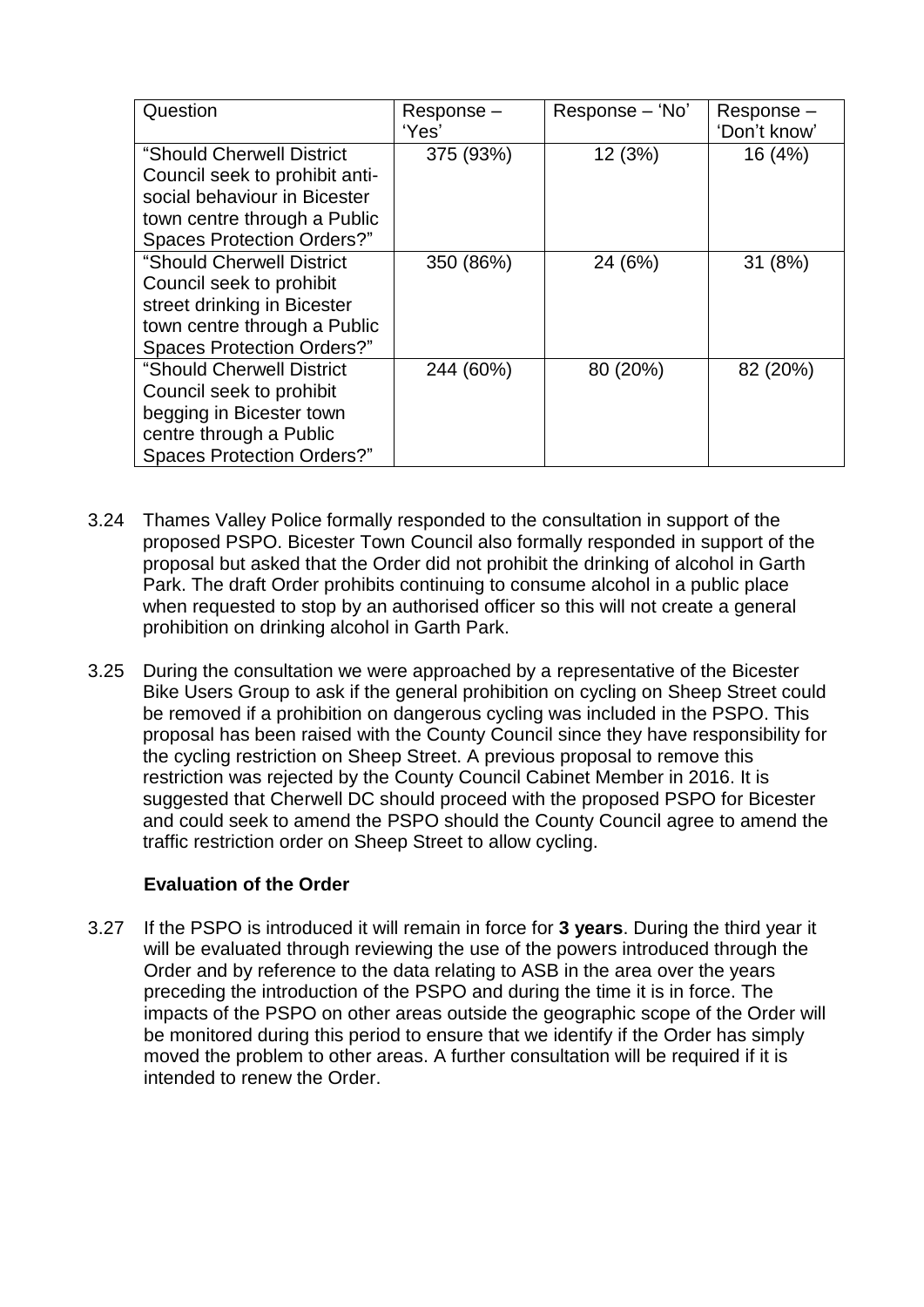# **4.0 Conclusion and Reasons for Recommendations**

4.1 The results of the consultation show overwhelming support for the introduction of a PSPO in Bicester Town Centre from the public and stakeholder organisations. The responses support including all three prohibitions that were included in the consultation. Crime and incident data from the Police evidence supports the conclusion that prevalent and persistent problem of anti-social behaviour in and around Bicester town centre and that the legal requirements for the introduction of a PSPO are met. Therefore, the Executive is recommended to approve the introduction of the PSPO included in appendix 3 (subject to any minor amendments advised by the council's solicitors to ensure the order will be effective).

# **5.0 Consultation**

5.1 As set out in paragraphs 3.21 to 3.25

# **6.0 Alternative Options and Reasons for Rejection**

6.1 The following alternative options have been identified and rejected for the reasons as set out below.

Option 1: Not introduce a PSPO.

This option is not recommended. Crime and incident data from the Police evidence supports the conclusion that prevalent and persistent problem relating to anti-social behaviour in and around Bicester town centre. The consultation outcomes show strong support for the introduction of a PSPO to tackle this problem and stakeholders, including Thames Valley Police, also support the proposal.

Option 2: Introduce a PSPO of more limited scope.

This option is not recommended. The consultation outcomes show support for all aspects of the proposal PSPO and there is data and evidence which justifies the inclusion of all the proposed prohibitions if a PSPO is to be introduced.

# **7.0 Implications**

#### **Financial and Resource Implications**

7.1 There are no financial implications arising from this report

Comments checked by: Kelly Wheeler, Finance Business Partner, 01295 221570 [Kelly.wheeler@cherwell-dc.gov.uk](mailto:Kelly.wheeler@cherwell-dc.gov.uk)

#### **Legal Implications**

7.2 The legal implications are outlined in the report.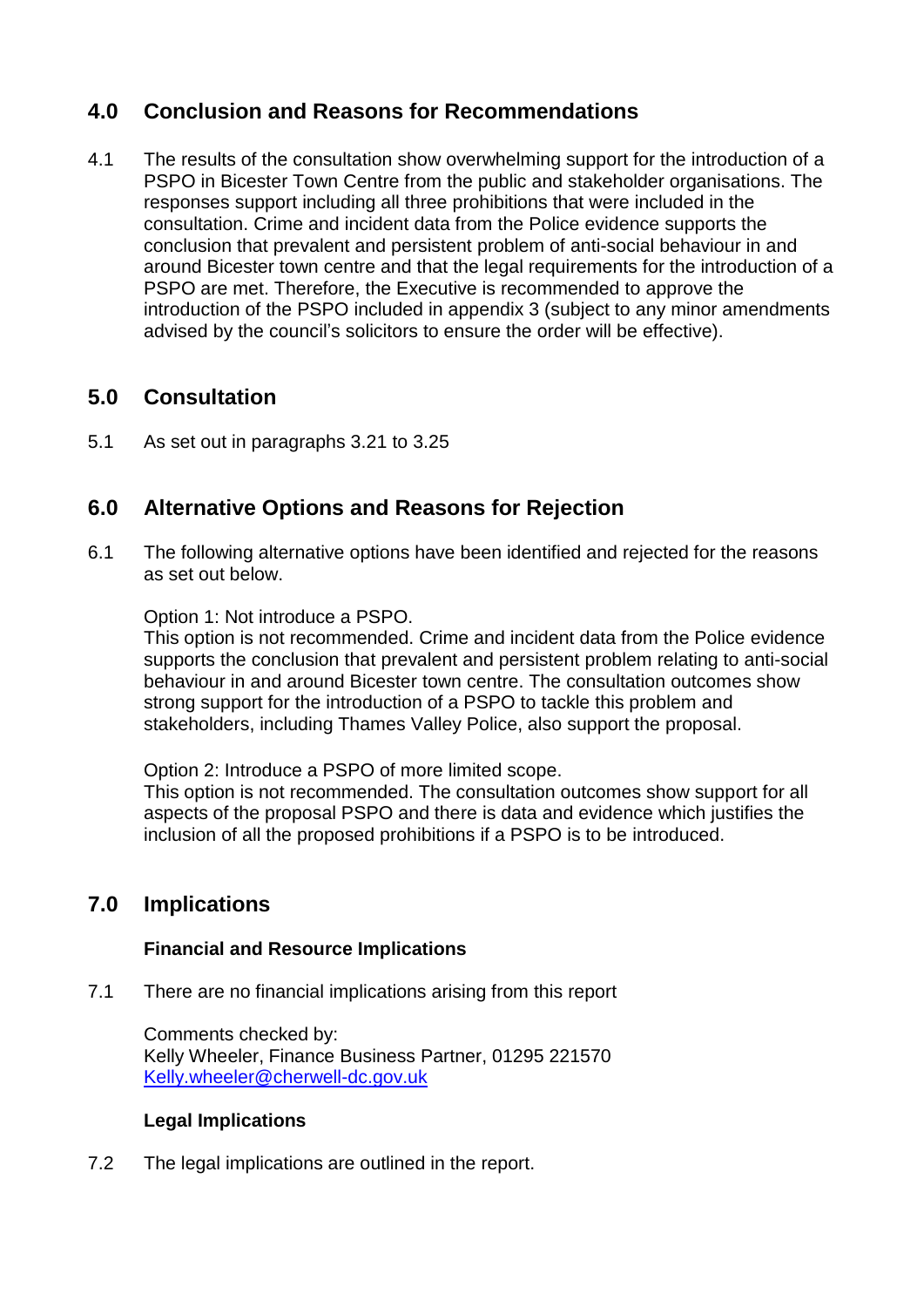Comments checked by: Syma Akhtar, Solicitor, 01295 753 701, [Syma.Akhtar@Cherwell-DC.gov.uk](mailto:Syma.Akhtar@Cherwell-DC.gov.uk)

#### **Risk Implications**

7.3 There are currently no risk implications arising from this report. If any risks are identified they will be managed through the service Operational Risk and escalated to the Leadership Risk Register as and when needed.

Comments checked by: Celia Prado-Teeling, Interim Assistant Director Customer Focus, 01295 221556 [Celia.Prado-Teeling@Cherwell-dc.gov.uk](mailto:Celia.Prado-Teeling@Cherwell-dc.gov.uk)

#### **Equalities and Inclusion Implications**

7.4 An Equality and Community Impact Assessment has been prepared and is included in appendix 4.

Comments checked by: Celia Prado-Teeling, Interim Assistant Director Customer Focus, 01295 221556 [Celia.Prado-Teeling@Cherwell-dc.gov.uk](mailto:Celia.Prado-Teeling@Cherwell-dc.gov.uk)

#### **Sustainability Implications**

7.5 There are no sustainability implications arising from this report.

Comments checked by: Sandra Fisher-Martins, Programme Manager Climate Action. [Sandra.fisher-martins@oxfordshire.gov.uk](mailto:Sandra.fisher-martins@oxfordshire.gov.uk)

## **8.0 Decision Information**

**Key Decision**

**Financial Threshold Met: N/A**

**Community Impact Threshold Met: N/A**

#### **Wards Affected**

Bicester East Bicester North and Caversfield Bicester South and Ambrosden Bicester West

#### **Links to Corporate Plan and Policy Framework**

As outlined in the purpose section in the main report.